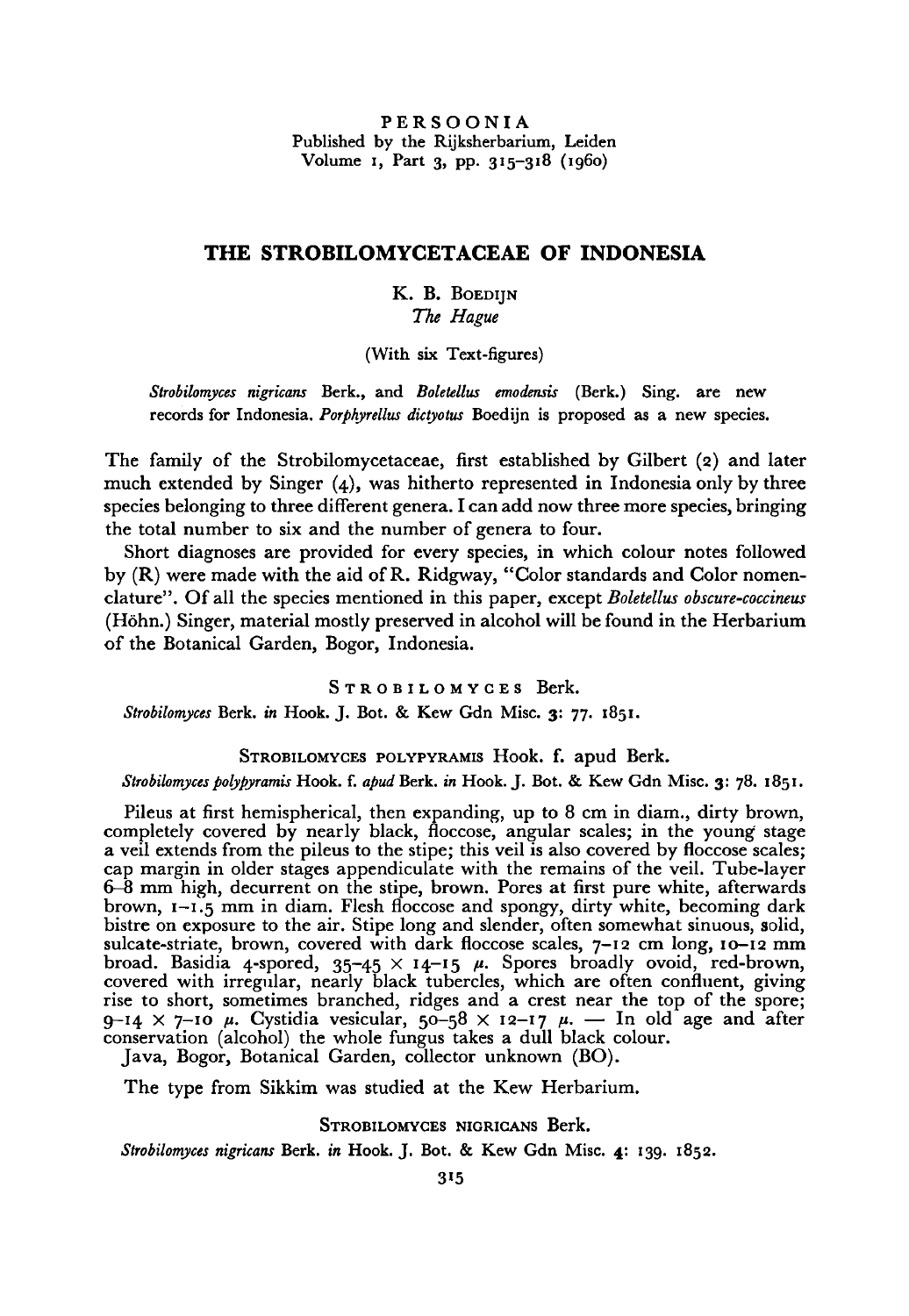Pileus convex, with appressed angular scales, 4-5 cm in diam., greyish brown, about Wood Brown  $(R)$ , with the scales dull black, margin appendiculate with remnants of the veil. Tubes up to <sup>10</sup> mm long, grey near Drab (R). Pores at first whitish, soon grey, between Smoke Grey and Light Greyish Olive (R). Flesh up to <sup>7</sup> mm thick near the stipe, rapidly diminishing in width near the margin; colour grey near Drab Grey (R). Stipe, solid, with an elongated reticulum of black fibres,  $5-6$  cm long,  $7-14$  mm broad, about the same colour as the cap. Basidia clubshaped, 4-spored,  $33-46 \times 13-19 \mu$ ; sterigmata conical,  $5-8 \mu$  long,  $1.5-3 \mu$  broad at the base. Spores globose to subglobose, brown, with an irregular network of rather high bands,  $13-15 \times 10-13.5 \mu$ ; hyaline border  $1-3 \mu$ , in places only 0.5  $\mu$ high. Cystidia fusiform, colourless,  $57-62 \times 17-21$   $\mu$ . — Whole fungus turning coal black after conservation in alcohol.

Java, Tjibodas, September 1929, K. B. Boedijn 10.724 (BO); April 1952, F. K. M. Steup  $(BO)$ .

The type of this species from Khasia was studied at the Kew herbarium.

## HEIMIELLA Boedijn

Heimiella Boedijn in Sydowia 5: 216. 1951.

## HEIMIELLA RETISPORA (Pat. & Baker) Boedijn

Boletus retisporus Pat. & Baker in J. Straits Br. Asiat. Soc. 78: 72. 1918. — Boletellus retisporus (Pat. & Baker) E. J. Gilb., Les Bolets 108. 1931 (alternative name, Strobilomyces retisporus). -Heimiella retispora (Pat. & Baker) Boedijn in Sydowia 5: 217. 1951.

Pileus at first bell-shaped, often with an umbo, then expanding and margin locally reflexed, 5.5–8 cm in diam.; surface smooth, seldom cracking in some places; pale brown, darker in the centre. Tubes easily separable from the pileus, up to <sup>1</sup> cm long near the middle, up to <sup>5</sup> mm near the margin of the cap. Pores cream colour, at first rounded, afterwards more or less elongated and up to 0.5 mm in diam. Flesh pale yellowish, about <sup>6</sup> mm thick near the stipe, <sup>1</sup> mm near the margin Stipe long, solid, rugose, with more or less swollen base, brown, much darker than the pileus;  $11-20$  cm long,  $1.5-3$  cm broad at the base,  $7-18$  mm in the middle. Basidia club-shaped, 4-spored,  $31-41 \times 14-17$   $\mu$ ; sterigmata conical, 2.5-5  $\mu$  long, 2-2.5  $\mu$  broad at the base. Spores subovoid, dirty yellow to pale brownish yellow, reticulate, the reticulum consisting of raised, colourless bands of different height and often interrupted and irregular;  $15-\overline{18} \times \overline{9}-11 \mu$ ; hyaline border 1-1.5  $\mu$ , near the base of the spore sometimes up to 3  $\mu$  broad. Cystidia flask-shaped, thinwalled, necks of varying length, often slightly undulating or constricted,  $53-74 \times$  $11 - 14 \mu$ , necks  $4 - 6 \mu$  broad.

Java, Bogor, Botanical Garden, collector unknown (BO).

#### PORPHYRELLUS E. J. Gilb.

Porphyrellus E. J. Gilb., Les Bolets 99. 1931.

### Porphyrellus dictyotus Boedijn, nov. spec.

Pileus 6-7 cm latus, convexus, tessellatus, albidus, squamulis melleis. Tubuli <sup>10</sup> mm longi, poris <sup>1</sup> mm diam., sordide roseis. Caro pallida, <sup>9</sup> mm crassa. Stipes solidus, profunde lacunoso-favosus, sordide luteus, 5.5-6 cm longus, 14-16 mm crassus. Basidia tetraspora, clavata, 36-40  $\times$  12.5-14  $\mu$ . Sporae brunneae, fusoideae, irregulariter reticulatae, 14-19  $\times$  6-8  $\mu$ .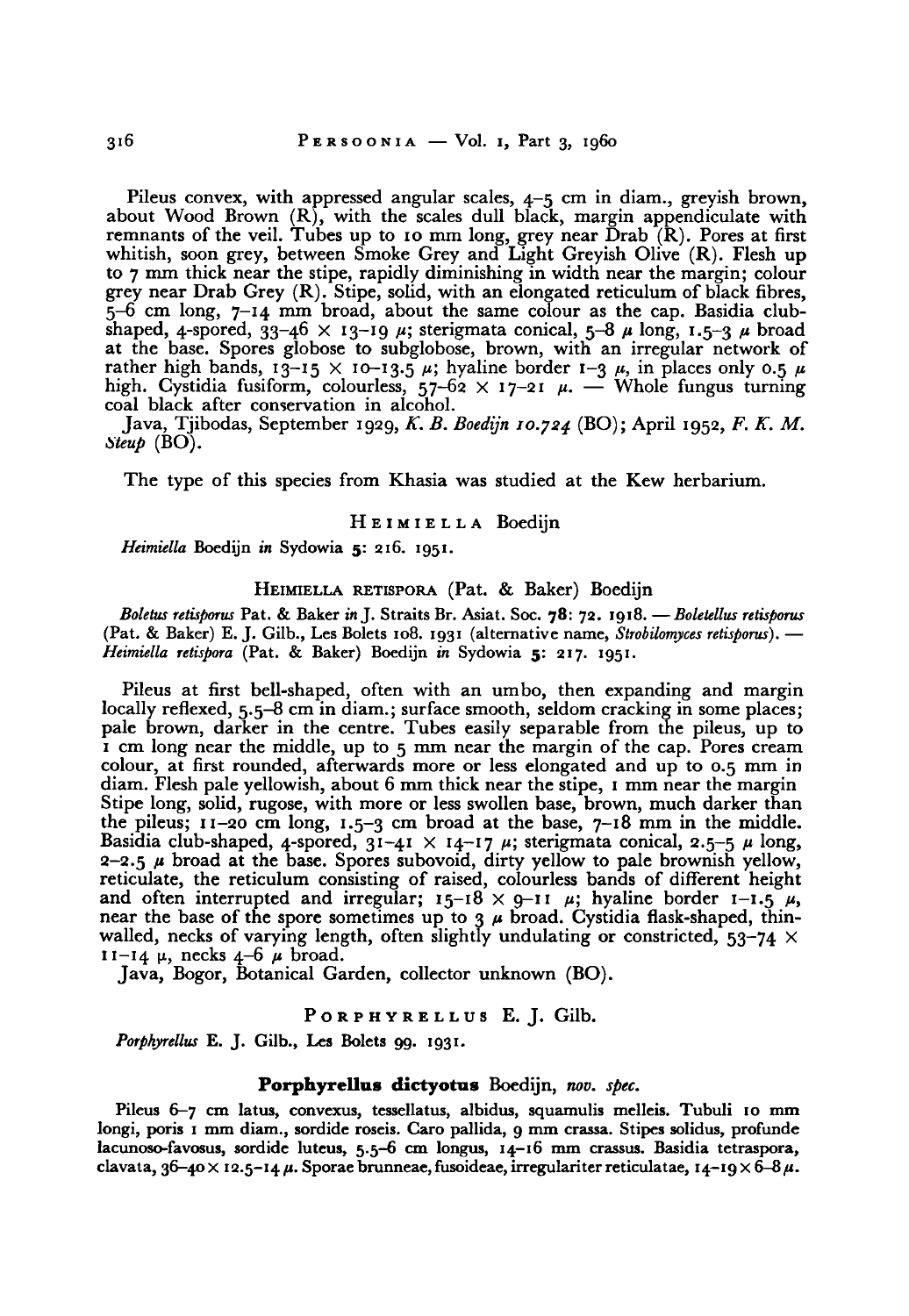

Figs. 1-3. Strobilomyces nigricans Berk.: 1--basidia; 2-cystidia; 3-spores. Figs. 4-6. Porphyrellus dictyotus Boedijn: 4-fructifications, one in section; 5-basidia; 6-spores.

Pileus convex 6—7 cm in diam., cracking in rather wide-spaced wart-like scales, nearly white, the scales dirty brownish, about Honey Yellow (R). Tubes strongly sinuate decurrent, about <sup>10</sup> mm high, diminishing in length near the stipe and the margin. Pores about 1 mm wide, dirty pink, about Vinaceous Fawn to Fawn Color  $(R)$ . Flesh pale, about 9 mm thick near the stipe. Stipe cylindrical  $5.5-6$  cm long, 14-16 mm broad, alveolate-lacunose, the alveolae 3-9 mm long, dirty yellow, about Chamois (R). Basidia clavate, 4-spored,  $36-40 \times 12.5-14$   $\mu$ ; sterigmata conical  $4-6$   $\mu$  long,  $1-2$   $\mu$  broad at the base. Spores brown, about Cinnamon to Sayal Brown (R), fusoid, with an irregular network of low ridges,  $14-19 \times 6-8 \mu$ . — In alcohol the whole fructification takes a rose colour.

Java, Tjiseureuh, Gunung Limo, September 1935,K. B. Boedijn 15.054 (type; BO).

#### BOLETELLUS Murr.

Boletellus Murr. in Mycologia 1: 10. 1909.

#### BOLETELLUS EMODENSIS (Berk.) Sing.

Boletus emodensis Berk, in Hook. J. Bot. & Kew Gdn Misc. 3: 48. 1851. — Boletellus emodensis (Berk.) Sing, in Ann. mycol., Berl. 40' 18. 1942.

Strobilomyces annamiticus Pat. in Bull. Soc. mycol. France 25: 6. 1909.

Strobilomyces porphyrius Pat. & Baker in J. Straits Br. Asiat. Soc. 78: 72. 1918.

Pileus convex 3–9 cm in diam., covered with scales, red, about Deep Hellebore Red (R) but a trifle paler, with the scales Corinthian Purple to Dark Corinthian Purple  $(R)$ . Veil red, about Corinthian Red  $(R)$ , in the young stage surrounding the whole cap and the top of the stipe, later forming an appendiculation on the margin of the pileus. Pores subangular, dark yellow, about Olive Ocher to Olive Yellow (R), turning blue-green by pressure. Flesh yellowish, strongly blueing when cut. Stipe cylindrical, up to <sup>10</sup> cm long, <sup>1</sup> cm broad, dirty brown, about Wood Brown (R), changing to red, about Corinthian Red (R) near the apex. Basidia clavate, 4-spored,  $40-60 \times 10-14$   $\mu$ . Spores elongate-ellipsoid, olive brownish,